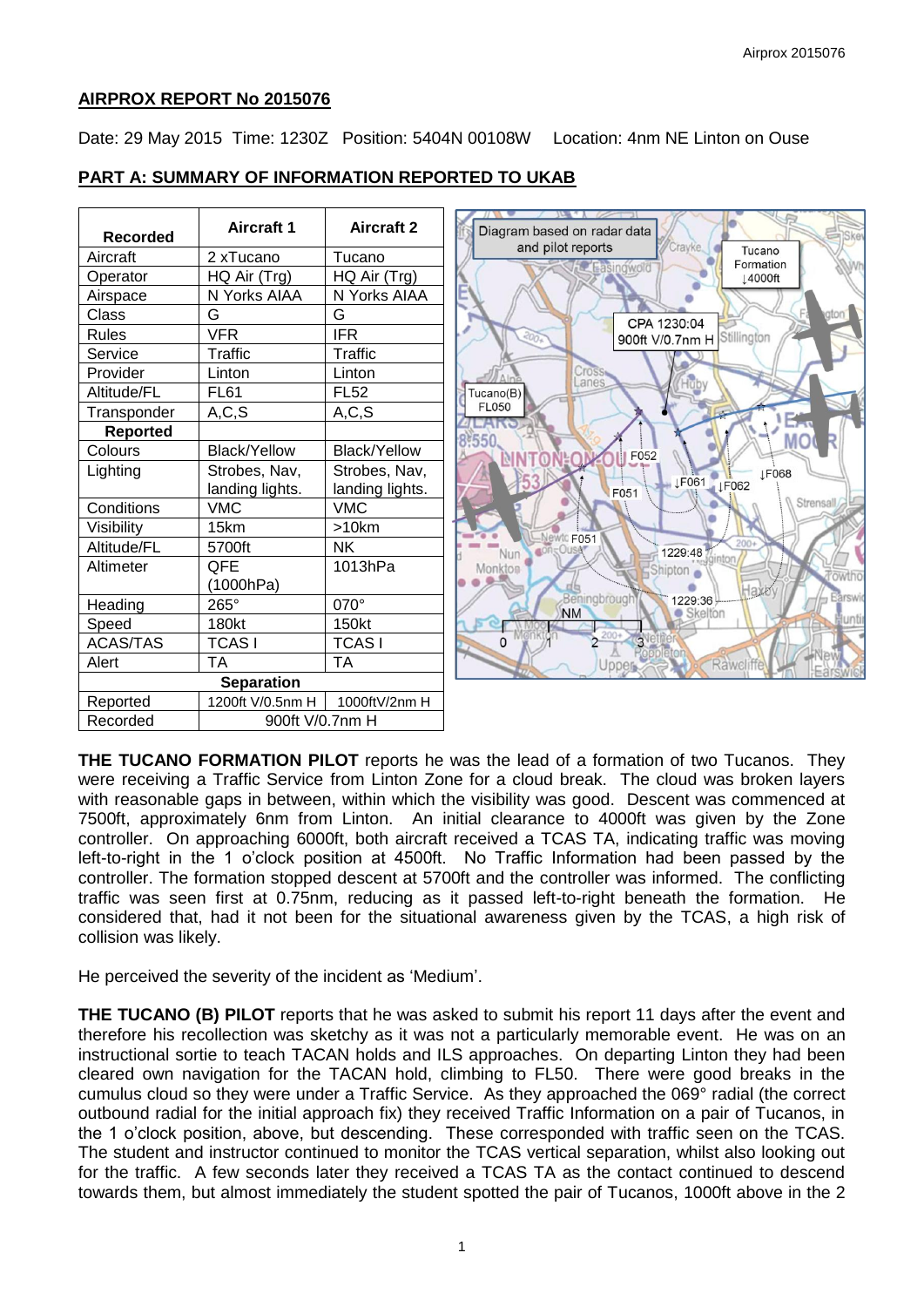o'clock position. Avoiding action wasn't necessary, but the student elected to ease a few degrees to the left to aid separation (although the instructor believed that even without this, they still would have passed behind). As he did so, the Tucanos appeared from behind the canopy arch and instructor also became visual. He couldn't recall how close the traffic passed, but remembered not being concerned by their proximity. The pair passed behind and his student continued to the TACAN hold.

He assessed the risk of collision as 'Low'.

**THE LINTON ZONE CONTROLLER** reports that the formation called approximately 8nm east of Linton at 7000ft, with the intention of descending to low-level to the west of Linton. They had requested a Traffic Service and so the controller gave a squawk and indentified them. The instruction to set QFE 1000hPa was given in preparation for the subsequent descent. RW28RH was in use at the time, so he immediately called the Tower controller to place a climb-out restriction of 3000ft QFE, with the intention that this would allow the formation to initially descend to 4000ft. The controller leaned across to the Departures controller to inform him that a climb-out restriction was in place, and pointed out the formation to the east. He then called the Approach controller and informed him of the MATZ overflight, gave traffic information on the formation, and advised that there would be a climbout restriction of 3000ft in place until his aircraft were well clear to the west. During this time he received a call from Dishforth Tower wanting to pre-note a Dishforth departure, but he told them to "stand-by". The formation then asked whether they had traffic south-west of their current position, he called the traffic, which was about 3nm north-east of Linton, which he now believes was above the 3000ft climb-out restriction. The formation self-imposed a stop descent of 5700ft, and informed the controller that they would be filing an Airprox as he had cleared them to a height below that of conflicting traffic. Once clear of the traffic they continued the descent and went en-route. The controller noted that he believed that all aircraft climbing out would be not above 3000ft QFE, and was not made aware of any conflicting traffic which was already above that height.

He perceived the severity of the incident as 'Medium'.

## **THE LINTON APPROACH CONTROLLER** did not file a report.

**THE LINTON SUPERVISOR** reports that traffic levels on the unit were very low. Ironically he was taking a telephone call from CFS Cranwell regarding circuit integration at the time of the incident, he was therefore at his workstation taking notes on the telephone call when he looked up and noticed two aircraft transiting towards each other at different levels - the westerly one climbing and the easterly descending, although he recalls that there was at least 1500ft between them at the time. He stood up to ensure the Zone controller was aware of the traffic, but as he did so the Departures controller also stood up blocking his way. He pushed across the departures controller and, because the Zone controller was transmitting, pointed to the traffic that he was concerned about. The controller acknowledged his actions, and so the Supervisor went back to his workstation and observed both aircraft turning away. The Zone controller subsequently explained that the Tucano formation would be filing an Airprox.

## **Factual Background**

The weather at Linton was recorded as:

METAR EGXU 291150Z 36004KT 9999 SCT015 10/06 Q1002 WHT TEMPO 29016G26KT FEW020 BLU

## **Analysis and Investigation**

## **Military ATM**

The Airprox occurred on 29 May 15 at 1230, 4nm NE of RAF Linton-On-Ouse between a single Tucano under a Traffic Service with Linton Approach and a pair of Tucanos (callsign Cordite) under a Traffic Service with Linton Zone.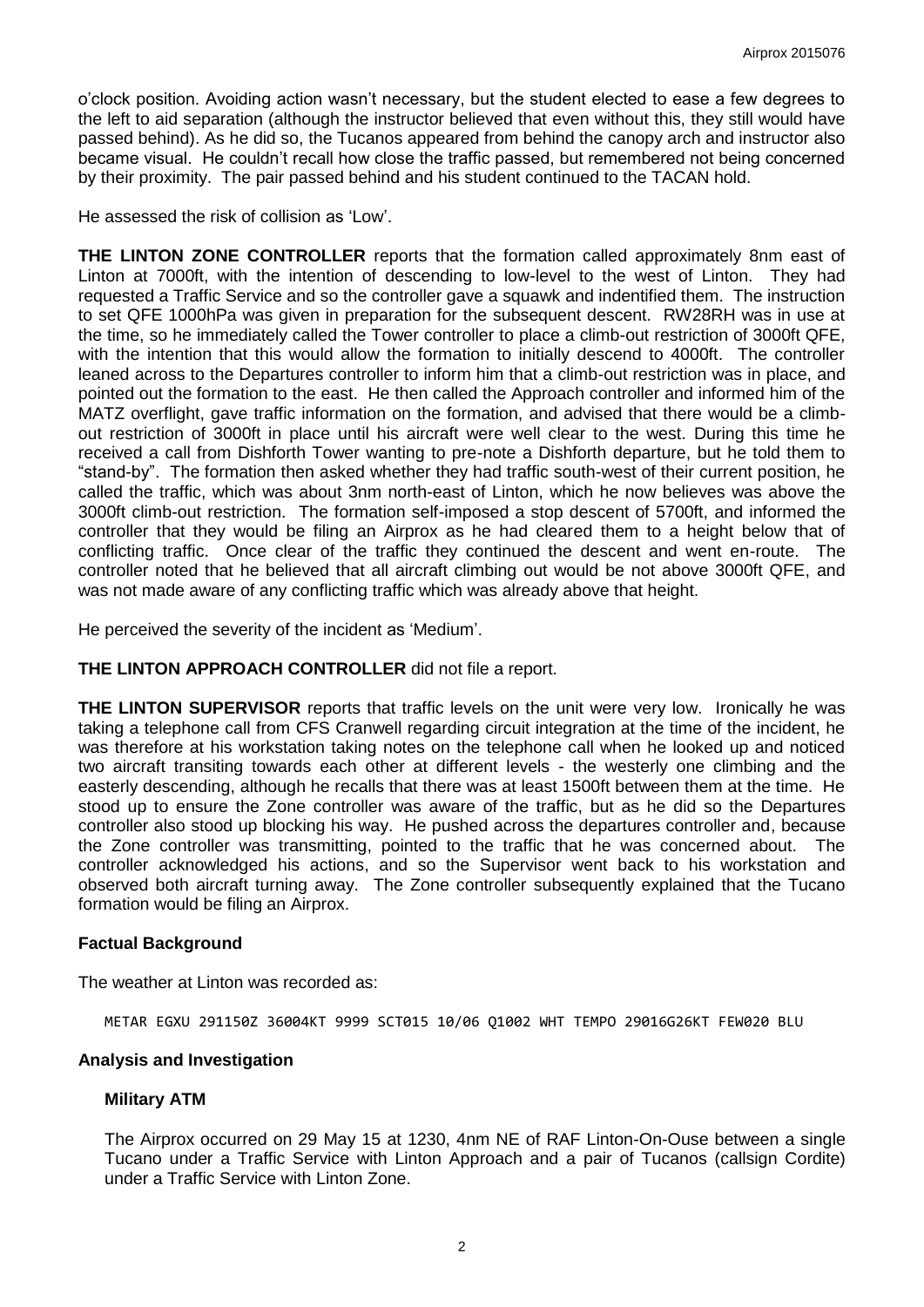| <b>From</b> | To         | <b>Speech Transcription</b>                                                                                                      | <b>Time</b> |
|-------------|------------|----------------------------------------------------------------------------------------------------------------------------------|-------------|
| Tuc         | <b>APP</b> | Linton Director, {Tucano c/s} airborne passing 1000ft climbing FL 50 TS                                                          |             |
| <b>APP</b>  | Tuc        | {Tucano c/s} Linton Director identified TS climb FL 50                                                                           |             |
| <b>APP</b>  | Tuc        | {Tucano c/s} own navigation TACAN hold                                                                                           |             |
| <b>APP</b>  | Tuc        | {Tucano c/s} traffic north east 10 miles tracking west at FL 75                                                                  |             |
| Tuc         | <b>APP</b> | Looking {Tucano c/s}                                                                                                             | 1228:33     |
| Zone        | App        | Zone with a MATZ over flight, there's a $COR1$ 3000ft on or against the 4531<br>east of Linton 6 miles tracking west             | 1229:21     |
| App         | Zone       | Contact                                                                                                                          | 1229:30     |
| Zone        | App        | Descending to 4000ft QFE looking for low level descend once west of Linton                                                       | 1229:31     |
| App         | Zone       | Erm roger and you're going to go, you're obviously going to descend lower<br>once your about 5 miles west or something like that | 1229:36     |
| Zone        | App        | Affirm yeah                                                                                                                      | 1229:40     |
| Tuc         | App        | And {Tucano c/s} we've got traffic coming left 030 degrees                                                                       |             |
| App         | Tuc        | {Tucano c/s} roger improve course traffic is erm east 1 mile track west 1000ft<br>above descending                               | 1229:58     |

Portions of the transcript between Linton Approach and Tucano (B) is below:

Portions of the transcript between Linton Zone and Cordite formation is below:

| From    | To      | <b>Speech Transcription</b>                                                                                                                      | <b>Time</b> |
|---------|---------|--------------------------------------------------------------------------------------------------------------------------------------------------|-------------|
| Cordite | Zone    | Erm Cordite, pair of Tucanos currently 12 miles east of field 7000 ft<br>looking for a TS and a cloud break to low level 15 miles west of Linton | 1227:41     |
| Zone    | Cordite | Cordite identified TS                                                                                                                            | 1228:13     |
| Zone    | Cordite | Cordite set Linton QFE 1000                                                                                                                      | 1228:25     |
| Cordite | Zone    | 1000 set Cordite                                                                                                                                 | 1228:29     |
| Cordite | Zone    | Cordite ready for descent                                                                                                                        | 1228:40     |
| Zone    | Cordite | Cordite standby                                                                                                                                  | 1228:41     |
| Zone    | Local   | Zone COR 3000 ft QFE                                                                                                                             | 1228:44     |
| Local   | Zone    | COR 3000 ft QFE                                                                                                                                  | 1228:47     |
| Zone    | Local   | With a pair of Tucanos east to west over the top not below 4000 ft QFE<br>until 5 miles west                                                     | 1228:50     |
| Local   | Zone    | Roger                                                                                                                                            | 1228:55     |

<sup>&</sup>lt;sup>1</sup> Climb-out restriction.

 $\overline{a}$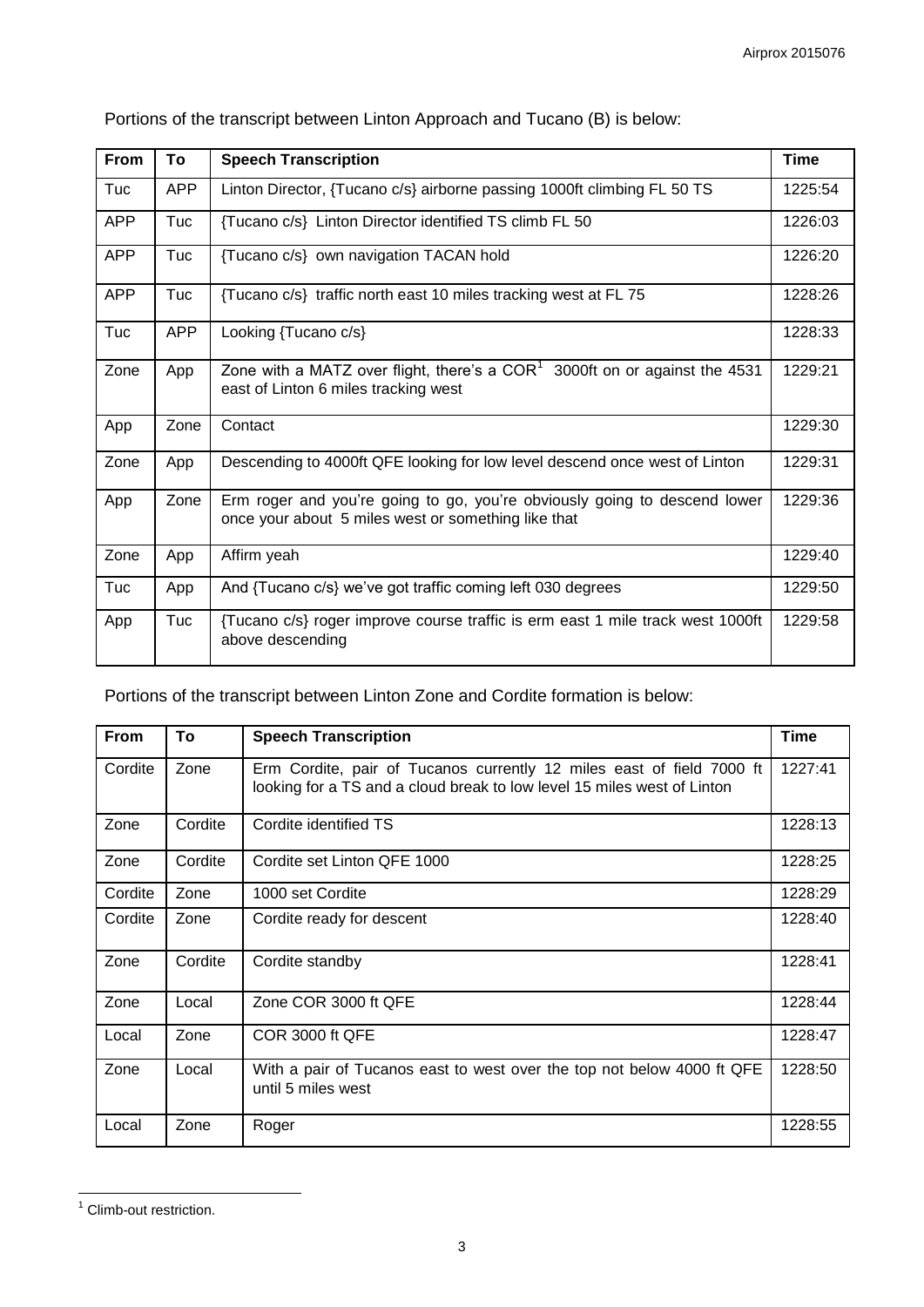| From                  | To      | <b>Speech Transcription</b>                                                                                               | <b>Time</b> |
|-----------------------|---------|---------------------------------------------------------------------------------------------------------------------------|-------------|
| Zone<br>(open<br>mic) |         | Copied that {controller name}? 3000 I'll get my pair down to 4 over the top                                               | 1228:59     |
| Zone                  | Cordite | Cordite descend initially not below height 4000 ft                                                                        | 1229:07     |
| Cordite               | Zone    | Descend initially not below height 4000 ft cordite                                                                        | 1229:11     |
| Cordite               | Zone    | Zone have you got traffic 1000 ft below us                                                                                | 1229:44     |
| Zone                  |         | Linton Approach, Dishforth Tower                                                                                          | 1229:47     |
| Zone                  | Cordite | Cordite affirm traffic left 2 miles tracking north east indicating FL 50                                                  | 1229:48     |
| Cordite               | Zone    | Cordite stopping descent 5700 ft                                                                                          | 1229:53     |
| Cordite               | Zone    | Cordite visual with that traffic now                                                                                      | 1229:57     |
| Zone                  | Cordite | Cordite roger visual with that traffic descend to height 4000 ft                                                          | 1230:00     |
| Cordite               | Zone    | We will be filing an Airprox against that traffic erm<br>because you<br>descended us through their level into confliction | 1230:15     |

At 1228:26 (Figure 1), Approach called traffic as, "*traffic north east 10 miles tracking west at FL75."*





At 1229:07 (Figure 2), Zone descended Cordite to not below 4000ft Linton QFE 1000 hPa.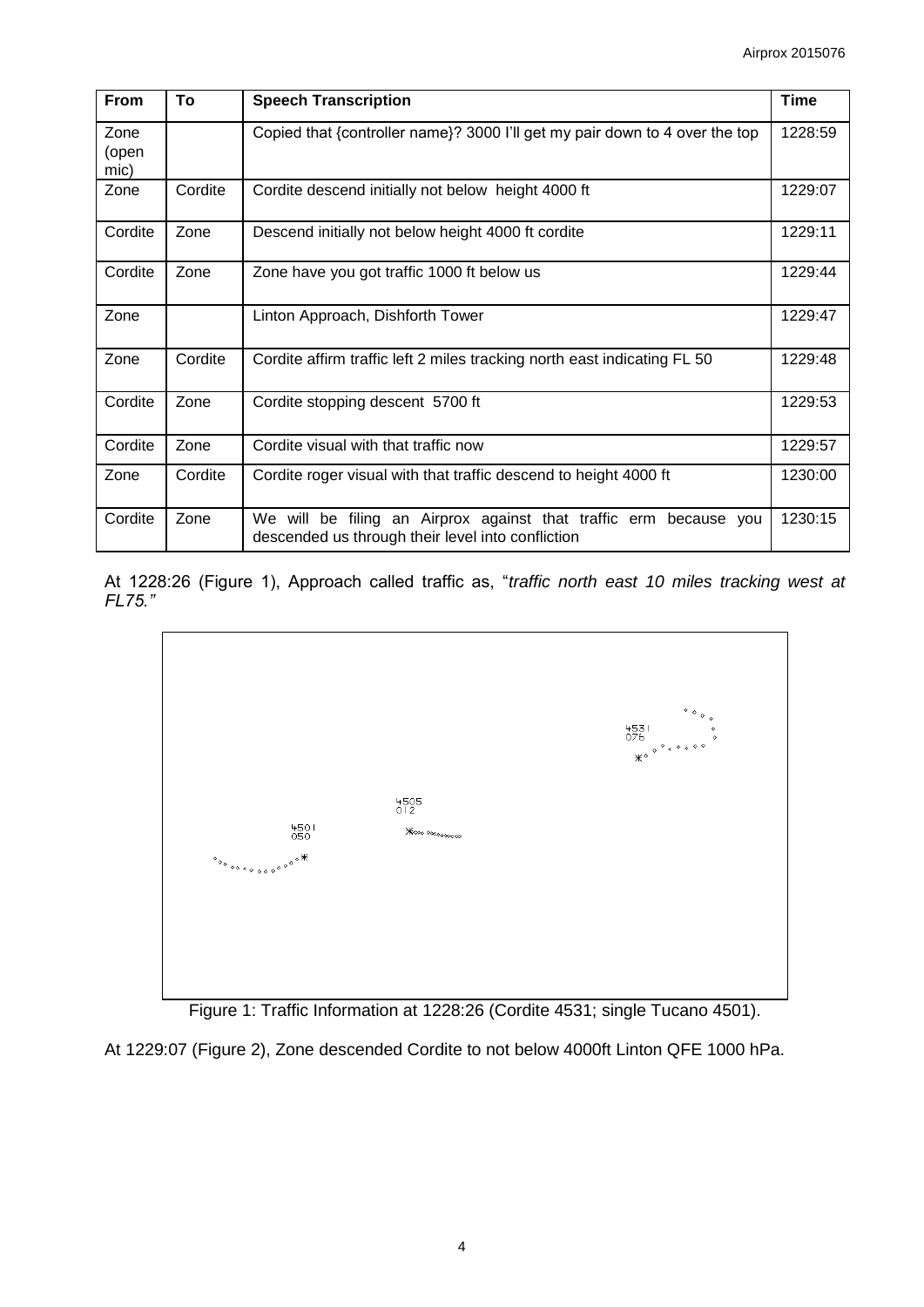

Figure 2: Geometry as Cordite stopped in descent to 4000ft at 0929:07.

At 1229:21 (Figure 3), Zone placed a climb-out restriction with Zone of 3000ft against the 4531 squawk.

|                               | $^{4531}_{070}$ |
|-------------------------------|-----------------|
| 4505<br>006<br>$^{+50}_{052}$ |                 |
|                               |                 |
|                               |                 |

Figure 3: Climbout restriction at 1229:21.

At 1229:48 (Figure 4), Zone called traffic "*2 miles tracking north east indicating FL 50*." Tucano (B) transmitted to Approach at 1229:50, "*we've got traffic coming left 030 degrees*."



Figure 4: Traffic Information at 1229:48.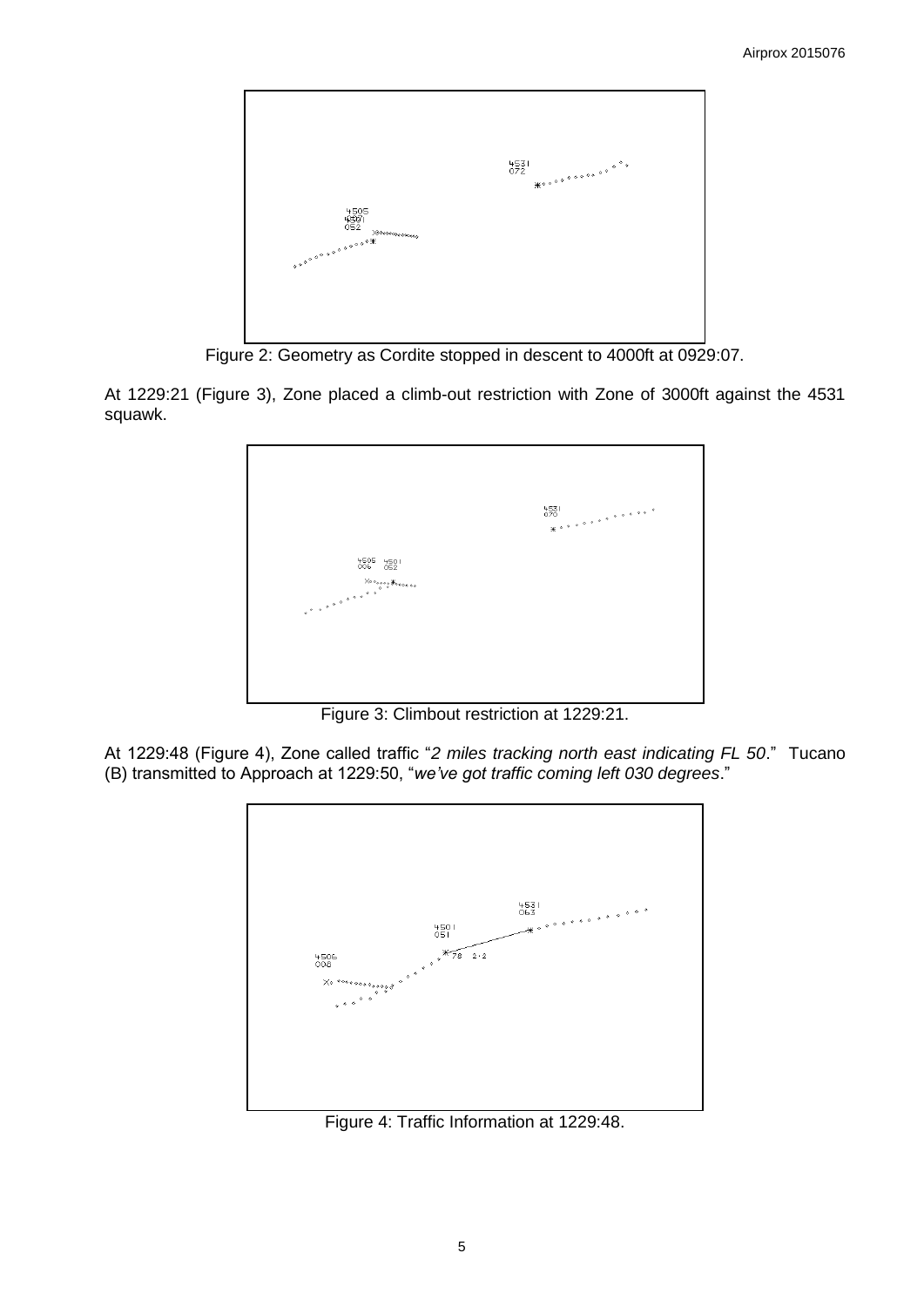Cordite called visual with Tucano (B) at 1229:57 (Figure 5).



Figure 5: Cordite called visual at 1229:57.

The CPA was estimated at 1230:06 (Figure 6).



Figure 6: CPA at 1230:06.

The chart at Figure 7 shows the position of the TAC RW28 at Linton.



Figure 7: Linton TAC RW28.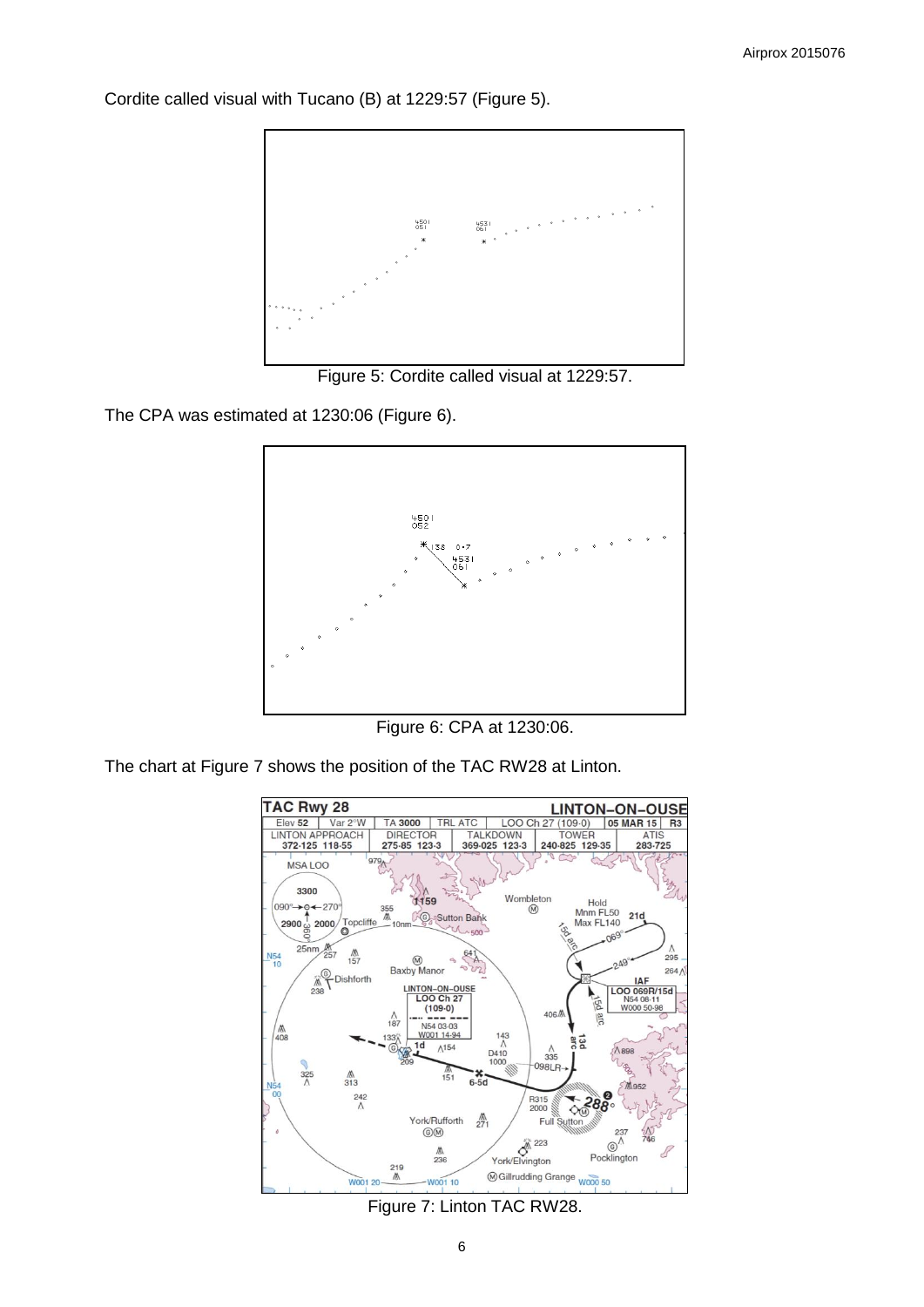Linton App controller applied a Traffic Service to Tucano (B) and approved an own navigation climb to FL50 for the TACAN hold. The single Tucano had climbed out for a TACAN hold (Figure 7) and had turned to the left for the IAF, which meant that it flew through the radar overhead. ATC would normally expect a more direct right hand turn from RW28 to position for the hold; however, the Tucano had been instructed to follow 'own navigation', and had turned left. Traffic Information was given at 10nm when Cordite formation were at FL75. Zone called App with a climb-out restriction and identified Cordite to him when it was 6nm east of Linton, in the descent to 4000ft. No update was provided by App to Tucano(B) as the formation began their descent, and Tucano(B) called visual at 2nm, declaring a left turn 30°.

Following a request for a descent 15nm west of Linton, Linton Zone placed the formation on the QFE of 1000hPa and, 42 seconds later, approved a descent to 4000ft. Zone passed the 3000ft climb-out restriction to the ADC and then informed App, along with Traffic Information on Cordite. By the time that Zone had passed the 3000ft climb-out restriction, Tucano (B) was at FL50. Zone did not pass any Traffic Information to Cordite and the formation subsequently asked whether there was traffic 1000ft below, 22 seconds prior to CPA. The request for information from Cordite prompted Zone to then pass Traffic Information on Tucano (B) indicating FL50 at 2 nms, 18 seconds prior to CPA. The radar replay demonstrates that the Tucano was in the radar overhead and it is believed that it did not appear on radar to the Zone controller before this time. The Zone controller recalled that Tucano (B) first appeared as Cordite informed him of traffic 1000ft below.

Tucano (B) reported spotting the formation on TCAS at the same time as the Traffic Information at 7nm and was visual by 3nm (actual Traffic Information was at 10nm). The instructor/student were not concerned about the confliction; a 10° turn was initiated but it was not considered avoiding action because the crew were content that safe separation existed. Cordite formation had a TCAS alert inside 2nm and were visual at less than 1nm. However, Cordite felt that they had been cleared to descend into confliction as they were cleared to 4000ft against the other aircraft at FL50.

The Unit investigation considered that Tucano (B) was lost in the radar overhead at FL50 as the aircraft had taken the long routing for the TACAN hold. Likewise, Cordite picked a routing close to the radar overhead which could have obscured other traffic from ATC. App passed Traffic Information at 10nm but no update was offered despite the closing geometry. Zone did not pass any Traffic Information to Cordite until the aircrew questioned the conflict, but did pass Traffic Information on Cordite to App and Tower. The control team did not limit [the service] for the radar overhead as this is not required locally.

The experienced App controller may have considered that everything was in place because he had a track at FL50 and the climb-out restriction had been agreed below this height. The initial Cordite request was for a cloud break descent 15 miles west of Linton and the Zone controller had started the descent to 4000ft whilst still to the northeast of Linton; good practice may have been to keep Cordite level until clear of the busy part of the MATZ. Again, with a climb-out restriction in place, the Zone controller probably lost Cordite in the radar overhead but had been satisfied that any climb-outs were 1000ft below. The Zone controller started the formation descending earlier than requested but was attempting to assist the crews with a cloud break descent whilst protecting the MATZ. The App controller may have made the assumption that Cordite were not a factor prior to his track routing back through the overhead. However, Tucano (B) was already above 3000ft when the restriction was put in place and neither controller were acting upon the information that had been available to them on radar. The radar replay suggests that both tracks were likely to be on converging headings with Cordite descending through the level of the Tucano.

CAP774, Chapter 3.5, states that, "the controller shall pass Traffic Information on relevant traffic, and shall update the Traffic Information if it continues to constitute a definite hazard." Despite losing traffic in the overhead, it is probable that the information was not assimilated by the App controller or that the controller expected the Tucanos to descend when further west. The Zone controller had distractions in the shape of two landline conversations and a free-call from Dishforth but the overall workload was low. The Unit felt that there was a lack of appropriate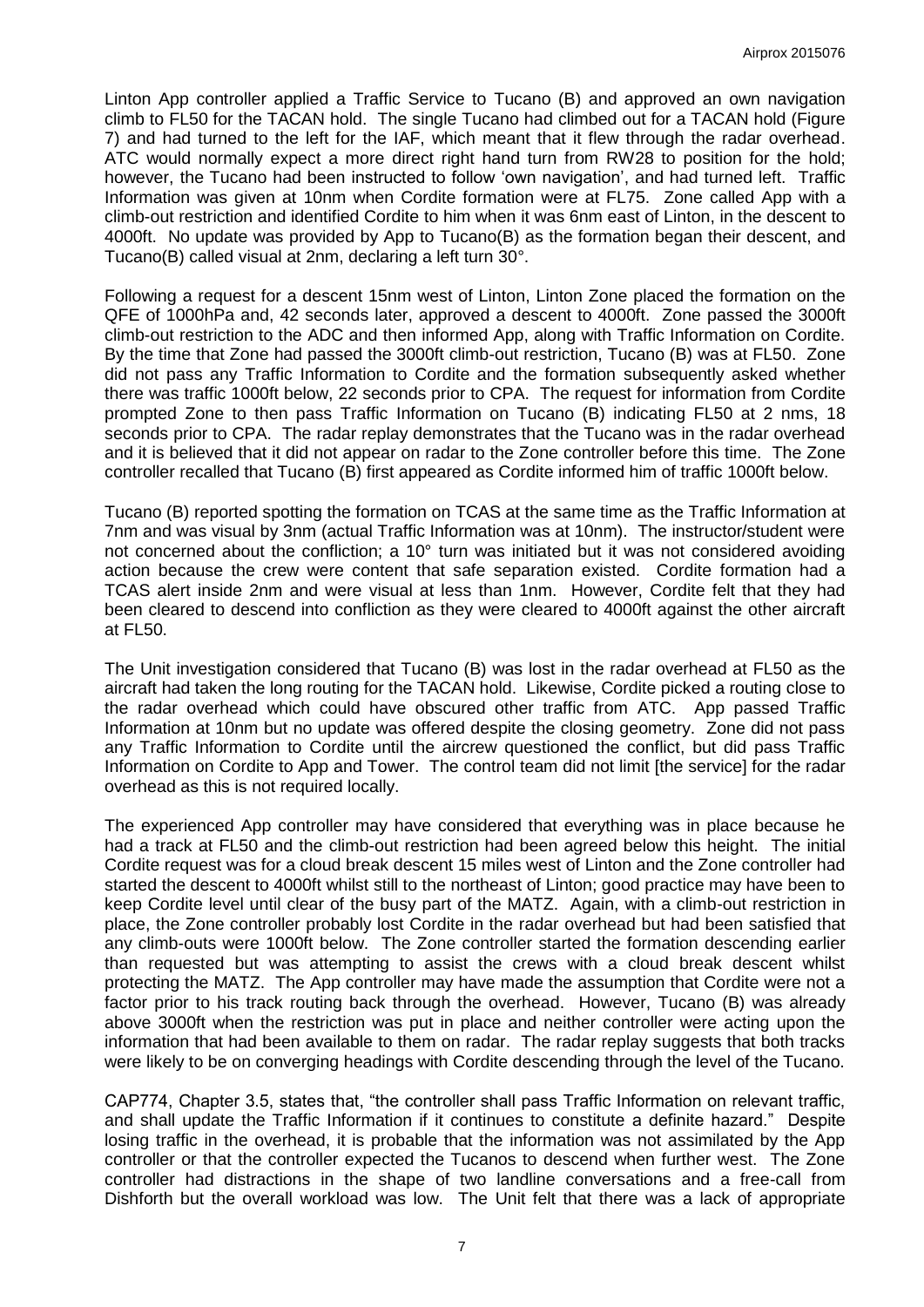action and awareness by both controllers and the issue would be highlighted with a Standards Bulletin and better Team Resource Management.

The barriers to an Airprox consisted of ACAS, radar-derived Traffic Information and see-andavoid. ATC had applied Traffic Information at 10nm and a climb-out restriction but the team did not use the information fully and allowed the situation to develop. The routing of both crews had taken them close to the radar overhead, thus introducing the potential for the controllers to lose sight of conflicting traffic. TCAS did provide both crews with situational awareness and this eventually aided visual acquisition.

## **UKAB Secretariat**

Both pilots shared an equal responsibility for collision avoidance and not to operate in such proximity to other aircraft as to create a collision hazard<sup>2</sup>. If the incident geometry is considered as head-on, or nearly so, then both pilots were required to turn to the right<sup>3</sup>, if the incident geometry is considered to be converging then Tucano(B) pilot was required to give-way<sup>4</sup>, which he did.

## **Comments**

## **HQ Air Command**

This incident highlights the requirement for all personnel to maintain appropriate situational awareness (SA) when involved in the safe operation of aircraft within the wider aerodrome traffic environment. In this instance, a breakdown in communication between the Linton Zone and Approach controllers resulted in a formation of 2 Tucanos being cleared through the level of a similar type manoeuvring for an instrument approach.

Following a review of the available documentation, it is evident that the Zone controller believed that he had sanitised the area in which he would descend the Tucano pair by imposing a climb out restriction. However, he was not informed by the Approach controller of the potential for Tucano (B) to conflict with the descending aircraft, as it was already operating above the restriction; Tucano (B) may not have been visible to the Zone controller as it manoeuvred through the radar overhead. The failure of the Approach controller to pass relevant Traffic Information may have been due to distraction leading to an inability to assimilate the information passed from Zone. Distraction may also have prevented the Zone controller from recognizing the potential confliction, as he was diverted by landline coordination at key moments during the event.

Given the prevailing weather conditions, both pilots had chosen an appropriate ATS for the activities conducted. However, the choice of both crews to manoeuvre through the aerodrome overhead may have complicated the controllers' ability to provide an appropriate service and may have contributed to the incident; greater positive control may have prevented this from occurring. Notwithstanding, the maintenance of SA by both crews, through the use of TCAS, aided visual acquisition and prevented a more serious outcome.

## **Summary**

An Airprox was reported on  $29<sup>th</sup>$  May at 1230 between a single Tucano and a formation of two Tucanos. The formation was receiving a Traffic Service from Linton Zone and had been cleared to descend to 4000ft QFE; the controller imposed a climb-out restriction on Linton aircraft and believed that would protect his aircraft from traffic departing Linton. Tucano (B) was receiving a Traffic Service from Linton App and was already climbing for the TAC hold and passing FL50; Linton App passed Traffic Information on the conflicting formation at a range of 10nm. Both pilots received TCAS alerts, and both became visual with the conflicting traffic.

 2 SERA.3205 Proximity.

 $3$  SERA.3210 Right-of-way (c) (1) Approaching head-on.

<sup>4</sup> SERA.3210 Right-of-Way (c) (2) Converging.